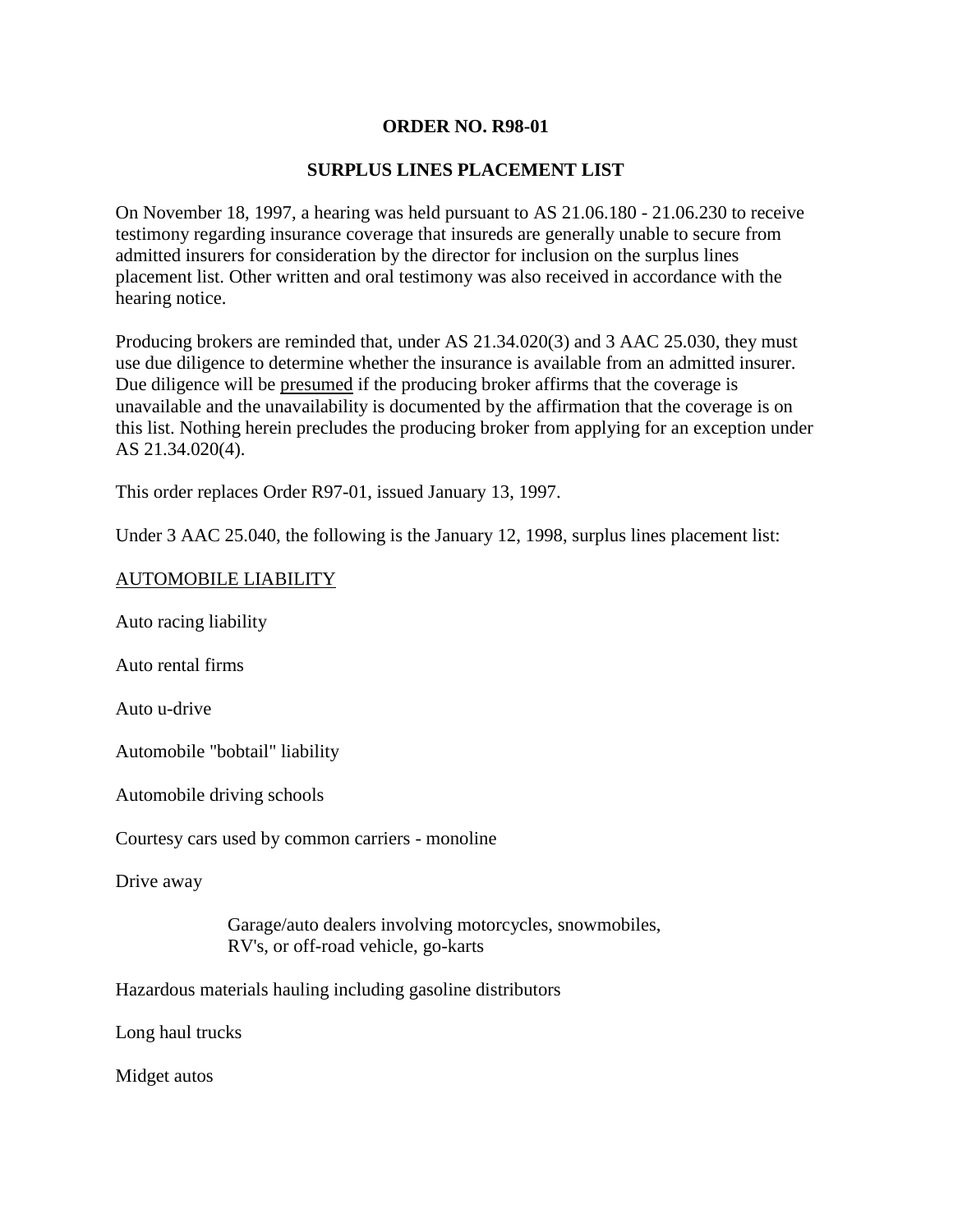# Racing

Sand and gravel haulers involving dump trucks

Taxicabs

Vehicles maintaining or servicing aircraft

### AUTO PHYSICAL DAMAGE

Auto firm renters - short term

Auto renters conversion

Classic/antique autos

Garagekeepers legal liability

Hazardous materials hauling

Heavy vehicles - over 20,000 gross vehicle weightleased motor homes

Long haul trucks

Luxury autos

Racing autos

Special auto bodies

Taxi cabs

## AVIATION AND AIRCRAFT

Aircraft - antique

Aircraft - chartered

Aircraft - excess passenger liability Aircraft - fixed base operations

Aircraft applicators liability including crop damage and chemical drift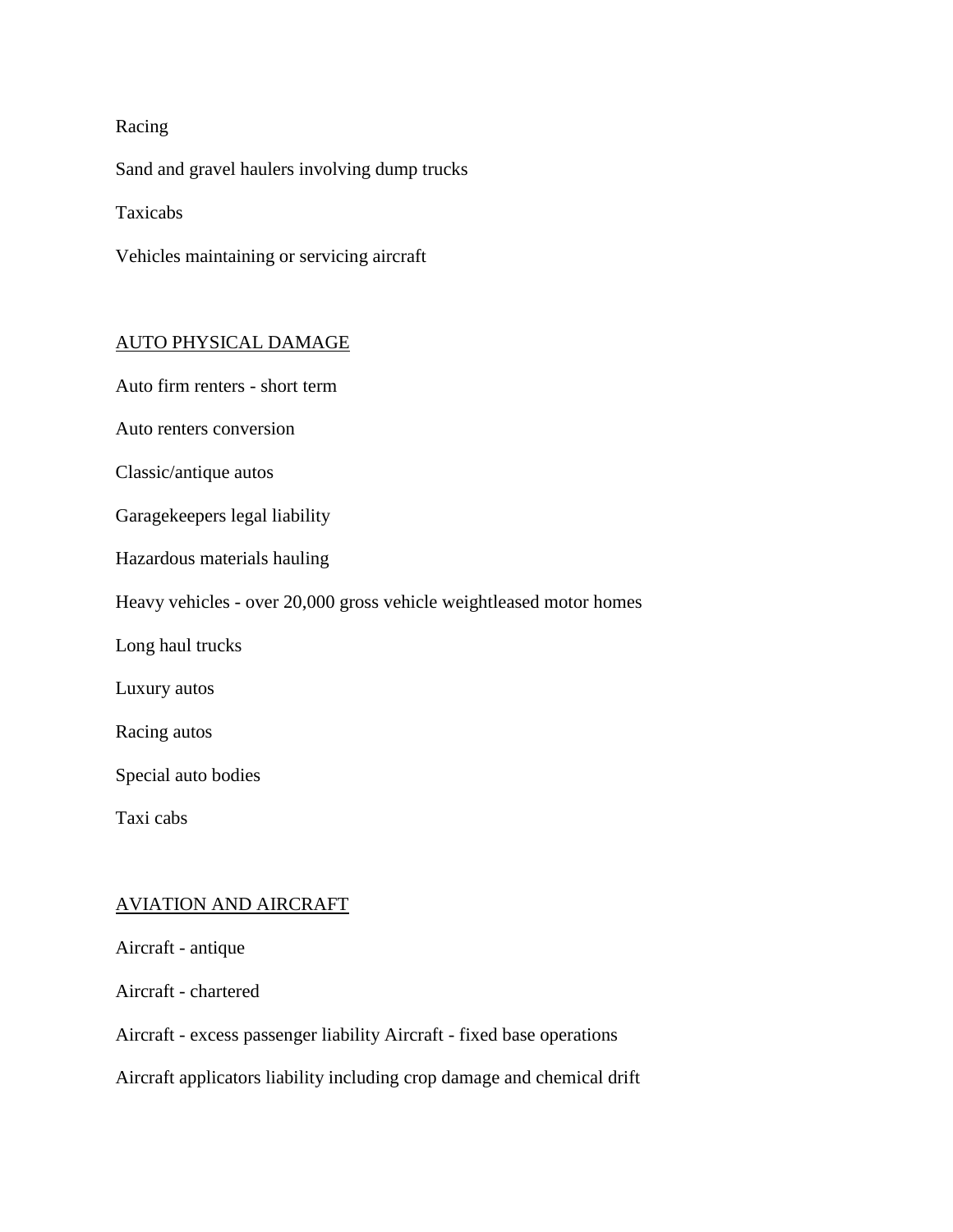Airport liability

Airport repair operations (umbrella)

Aviation maintenance vehicles

Balloon - hot air/gas

Excess limits

Guide, lodge, or outfitter airstrips

Guides, lodges, and outfitters aircraft hull or liability

Helicopters

Monoline:

Airport. liability

Aviation products liability

Hangerkeepers liability

# BURGLARY, ROBBERY AND HOLD-UP

Goldmines

# FIRE AND ALLIED LINES

Buildings on piles

Drought insurance

Explosive manufacturing, storage, or sales

Greenhouses - wind and hail

Hay in the open or barns - when value exceeds \$25,000 in each stack or barn.

Monoline: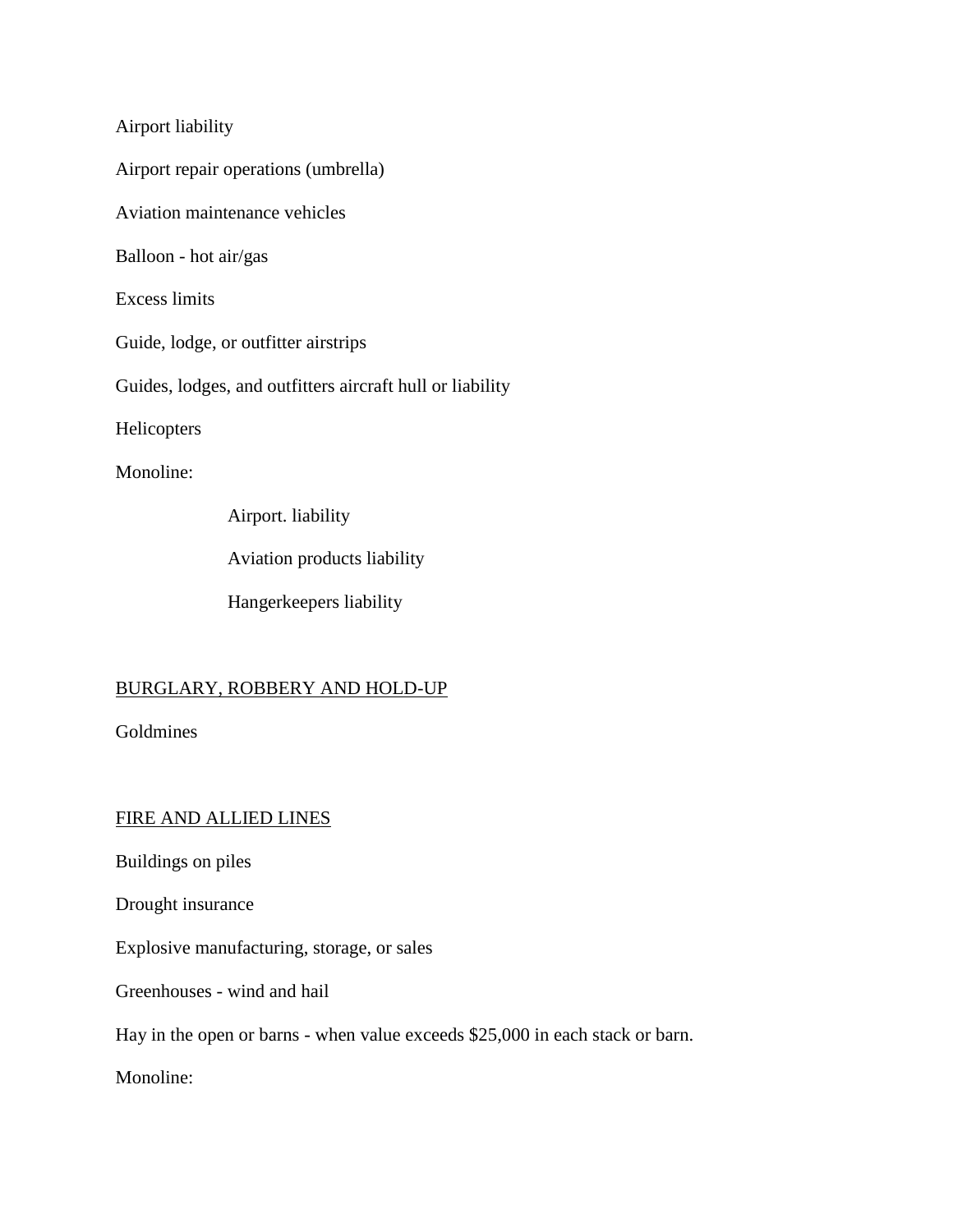Business interruption

Earthquake

Flood

Pile driving contractors

Plastic manufacturers and sales

Polyurethane insulated buildings

Railroads - property and general liability

Remote - accessible only by air or water

Sawmills

Small builders risks under \$25,000 (all risk)

Small welding shops - general liability and products liability

Unprotected risks - class 8, 9, or 10

Woodhandlers

#### PROFESSIONAL LIABILITY

Architects and engineers D&O, small village corporations Employment practices liability Internet professional liability Marine surveyors - professional and general liability Police professional liability Social service agencies, residential counseling service (i.e., alcohol abuse, counseling)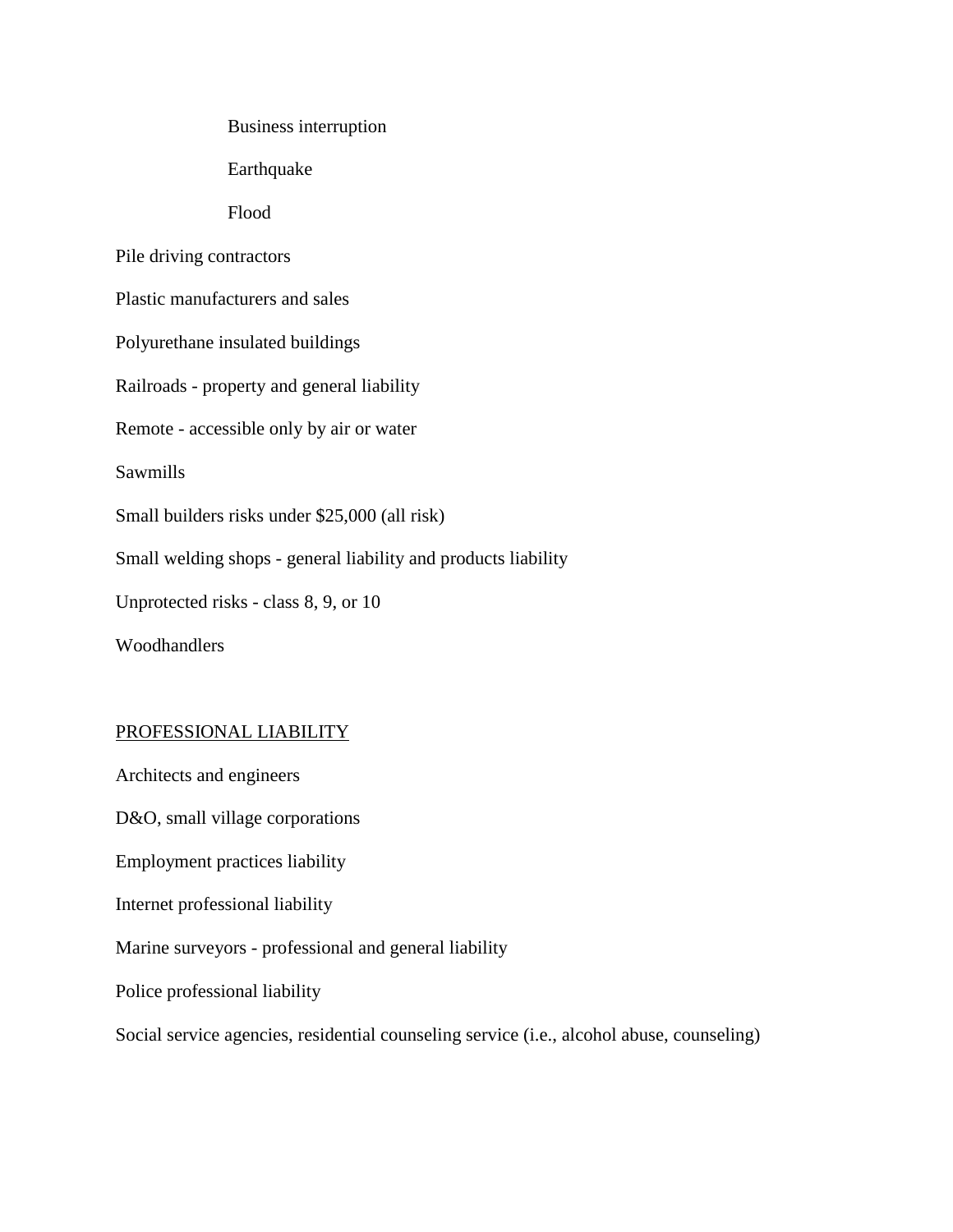### GENERAL LIABILITY

Alarm companies

Animal rides, saddle horse liability, rodeos and horse shows

Armored car services - auto, crime and fidelity

Custodial care - licensed for under 25

Adult day care centers

Child day care centers

Developmentally disabled

Residential and day care centers

Homes for the aged

Demolition contractors liability

**Divers** 

Environmental impairment liability

Explosive manufacturing, storage, or sales

Exterminators liability, pest control applicators

Food borne illness

Guides, outfitters, and lodges - remote (accessible only by air or water)

Hazardous materials

Loggers broad form liability

Damage including fire

Damage to standing timber

Mining

Miscellaneous E&O for ATMs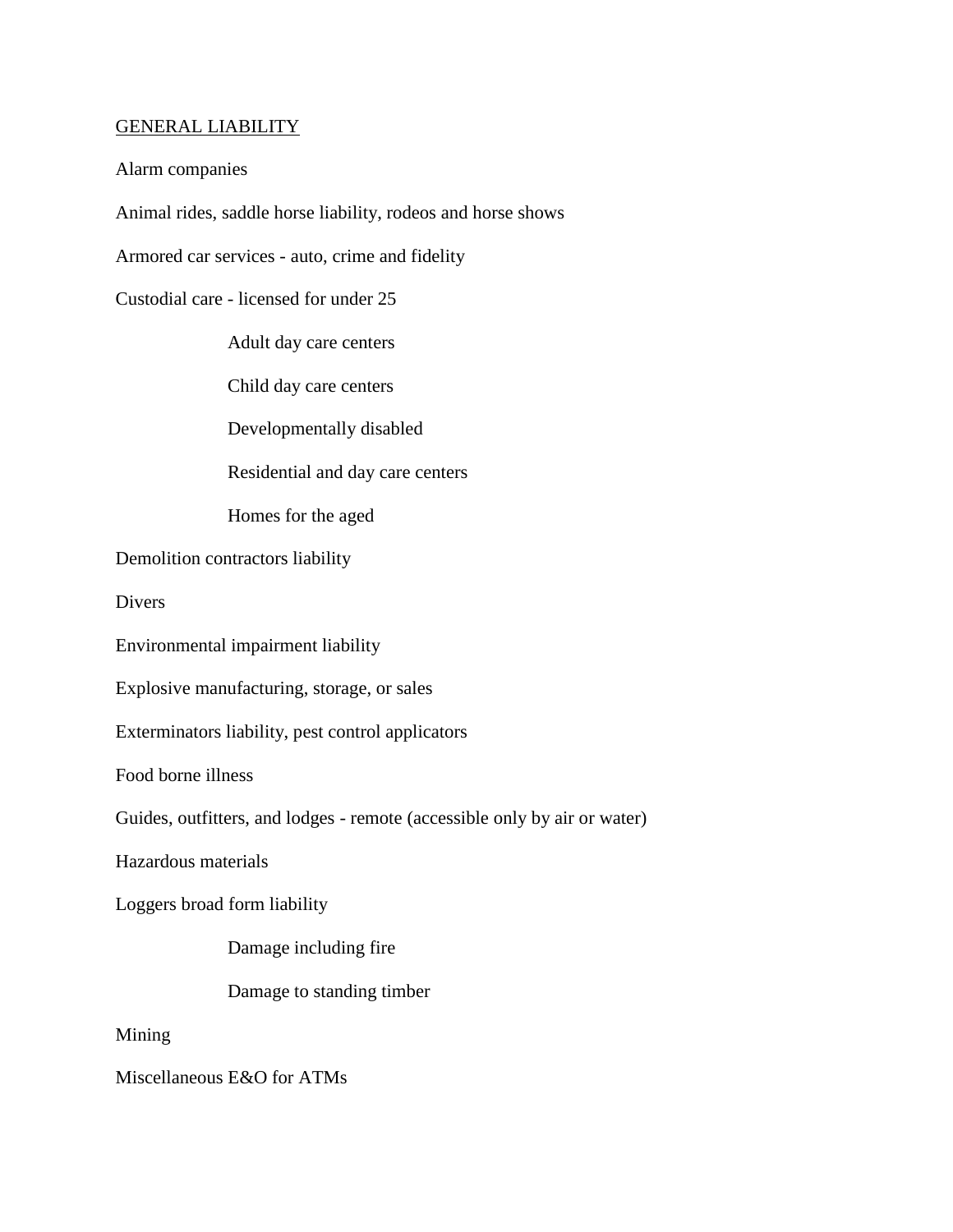## Monoline:

| Employment related practices                                          |
|-----------------------------------------------------------------------|
| <b>Explosion hazard</b>                                               |
| Hole-in-one coverage                                                  |
| Liquor liability - if liquor exceeds 40% of sales or<br>entertainment |
| Police protective - false arrest, personal injury                     |
| Pollution/contamination                                               |
| Products and completed operations                                     |
| Railroad protective                                                   |
| Security guards (under ten guards)                                    |
| Ski-lifts and tows                                                    |
|                                                                       |

Snowmobile dealers

Special events, tagged fish

Mortgage protection/impairment

New ventures - under three years experience

Oil field service contractors - small (premium under \$10,000) with only Alaska operations

Real estate appraisers, errors and omissions

Social service agencies, residential counseling services (i.e., alcohol abuse counseling)

Spectator liability

Suntan parlors

Suppression contractors - including service and sales operations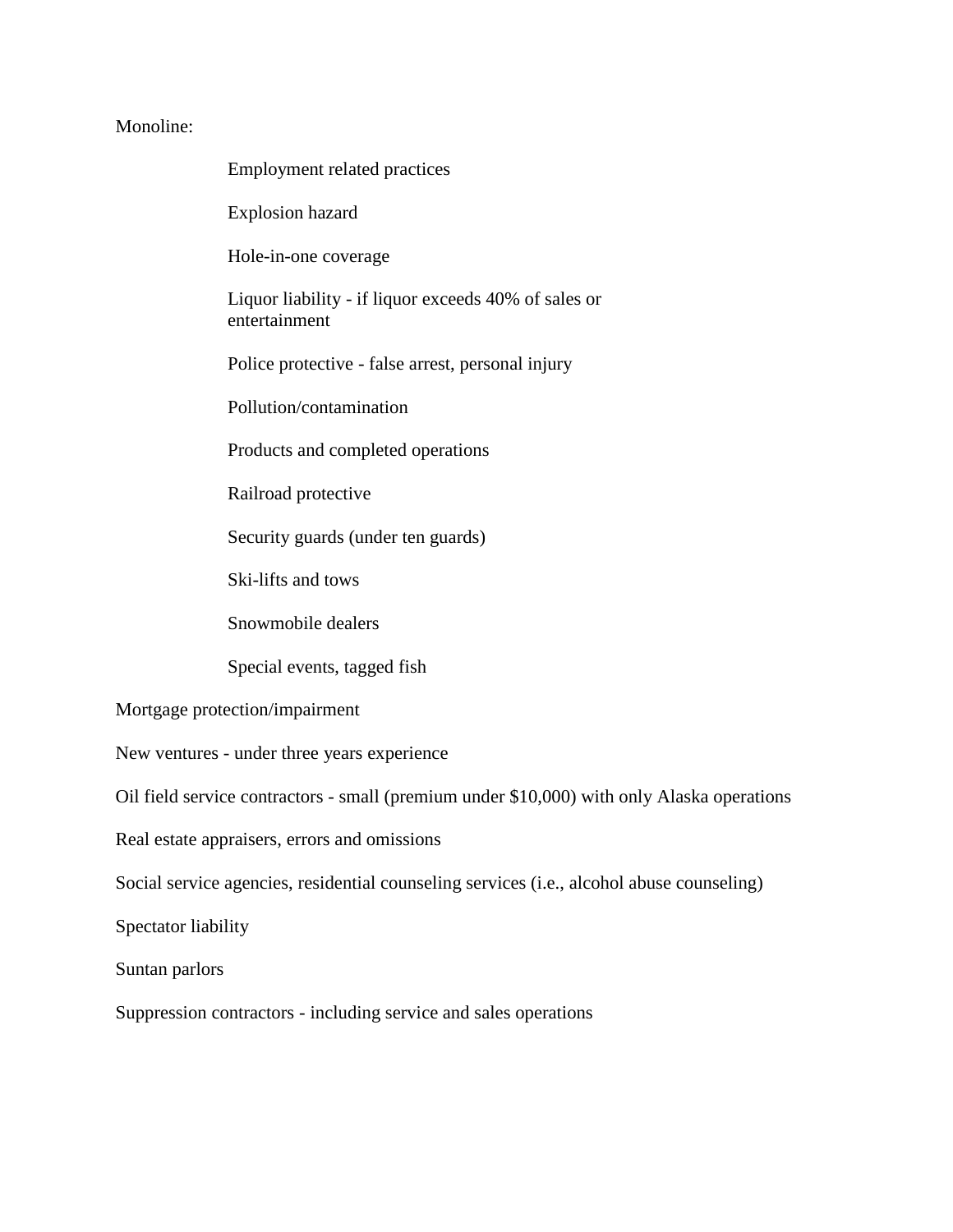### INLAND MARINE

#### Bridges and tunnels

Builders risk/course of construction - accessible only by air or water

Docks, piers, and wharfs - wood frame

Earthquake or flood

Hazardous materials

Unprotected - class 8, 9, or 10

# KIDNAP/RANSOM

Kidnap/ransom

# MONOLINE COMMERCIAL

Cameras

Coin dealers

Coin operated devices

Contact lenses

Data processing equipment

Fine arts

Furs

High values - in excess of \$5,000,000

Jewelry

This order is effective January 12, 1998.

Dated this 12th day of January 1998, at Anchorage, Alaska.